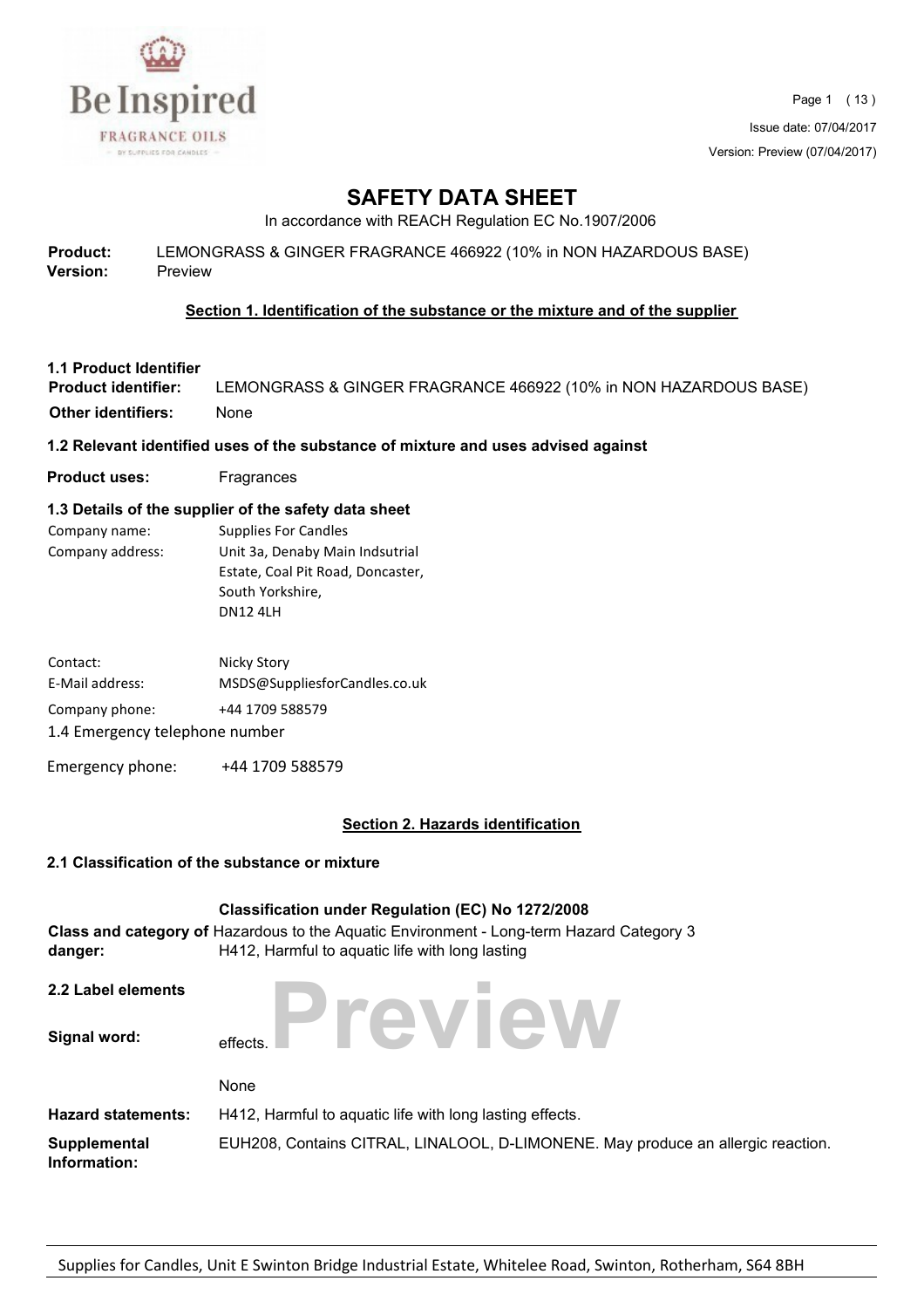

Page 2 ( 13 ) Issue date: 07/04/2017 Version: Preview (07/04/2017)

## **SAFETY DATA SHEET**

In accordance with REACH Regulation EC No.1907/2006

| Product:<br><b>Precautionary</b><br>statements: |         | LEMONGRASS & GINGER FRAGRANCE 466922 (10% in NON HAZARDOUS BASE)<br>P273, Avoid release to the environment.<br>P501, Dispose of contents/container to approved disposal site, in accordance with local |
|-------------------------------------------------|---------|--------------------------------------------------------------------------------------------------------------------------------------------------------------------------------------------------------|
|                                                 |         | regulations.                                                                                                                                                                                           |
| <b>Version:</b>                                 | Preview |                                                                                                                                                                                                        |
| Pictograms:                                     |         | None<br>None                                                                                                                                                                                           |
| Other hazards:                                  |         | Section 3. Composition / information on ingredients                                                                                                                                                    |

#### **3.2 Mixtures Contains:**

|                         |            |           | <b>REACH Registration</b> |             | <b>Classification for</b>                                                         |
|-------------------------|------------|-----------|---------------------------|-------------|-----------------------------------------------------------------------------------|
| <b>Name</b>             | <b>CAS</b> | EC        |                           | %           |                                                                                   |
|                         |            |           | No.                       |             | (CLP) 1272/2008<br>SCI 2-EDI 2:H315-                                              |
| LINALYL ACETATE         | 115-95-7   | 204-116-4 | 01-2119454789-19          | $1 - 5%$    | H319,-<br>FL 3-SCI 2-SS 1B-AH<br>1-EH A1-EH C1;H226-                              |
| <b>D-LIMONENE</b>       | 5989-27-5  | 227-813-5 |                           | $0.1 - 1\%$ | H304-H315-H317-<br>$H410 -$<br>SCI 2-EDI 2-SS 1B;                                 |
| <b>CITRAL</b>           | 5392-40-5  | 226-394-6 | 01-2119462829-23          | $0.1 - 1\%$ | H315-H317-H319,-<br>SCI 2-EDI 2-SS 1B;                                            |
| <b>LINALOOL</b>         | 78-70-6    | 201-134-4 | 01-2119474016-42          | $0.1 - 1\%$ | H315-H317-H319,-                                                                  |
| <b>HEXAMETHYLINDANO</b> | 1222-05-5  | 214-946-9 |                           |             | 01-2119488227-29 0.1-<1% EH A1-EH C1;H410,PYRAN                                   |
| <b>MYRCENE</b>          | 123-35-3   | 204-622-5 |                           | $< 0.1\%$   | FL 3-SCI 2-EDI 2-AH 1:<br>H226-H304-H315-<br>H319,-<br><b>FL 3-SCI 2-SS 1B-AH</b> |
| <b>BETA-PINENES</b>     | 127-91-3   | 204-872-5 |                           | $< 0.1\%$   | 1-EH A1-EH C1;H226-<br>H304-H315-H317-<br>H410.-                                  |
| <b>GAMMA-TERPINENE</b>  | 99-85-4    | 202-794-6 |                           | $< 0.1\%$   | FL 3-AH 1; H226-H304,                                                             |
| <b>ALPHA-PINENES</b>    | 80-56-8    | 201-291-9 |                           | $< 0.1\%$   | FL 3-SCI 2-SS 1B-AH<br>1-EH A1-EH C1: H226-                                       |
|                         |            |           |                           |             | H304-H315-H317-<br>$H410 -$<br>FL 3-AH 1-EH C2;                                   |
| P-CYMENE                | 99-87-6    | 202-796-7 |                           | $< 0.1\%$   | H226-H304-H411,-<br>SS 1B-AH 1-EH A1-EH                                           |
| <b>TERPINOLENE</b>      | 586-62-9   | 209-578-0 |                           | $< 0.1\%$   | C1;H304-H317-H410,-                                                               |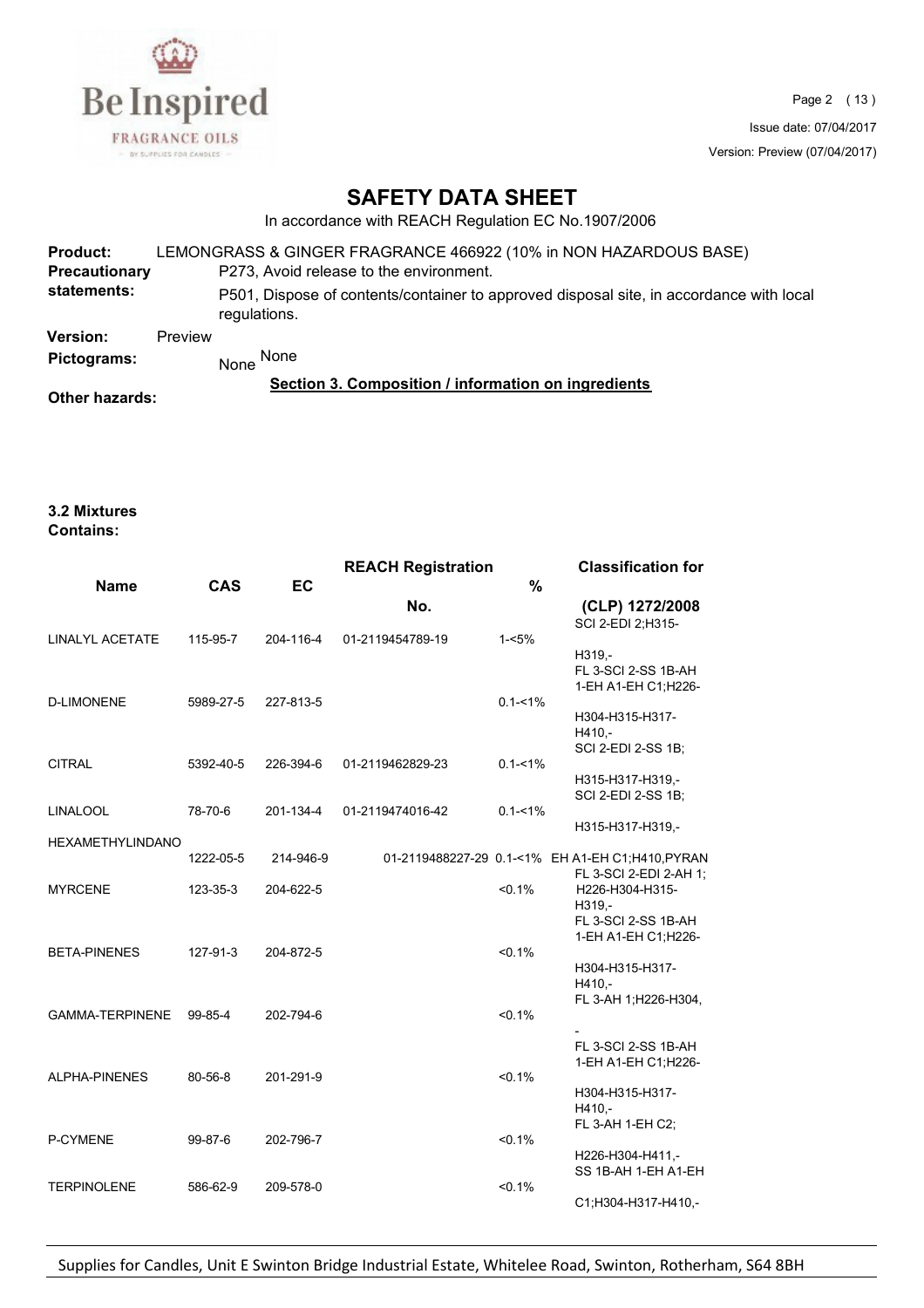|                                          | <b>Be Inspired</b><br><b>FRAGRANCE OILS</b><br>BY SUPPLIES FOR CANDLES |                     |                                                     |           |           |                                                                                          | Page 3 (13)<br>Issue date: 07/04/2017<br>Version: Preview (07/04/2017) |
|------------------------------------------|------------------------------------------------------------------------|---------------------|-----------------------------------------------------|-----------|-----------|------------------------------------------------------------------------------------------|------------------------------------------------------------------------|
|                                          |                                                                        |                     | <b>SAFETY DATA SHEET</b>                            |           |           |                                                                                          |                                                                        |
|                                          |                                                                        |                     | In accordance with REACH Regulation EC No.1907/2006 |           |           |                                                                                          |                                                                        |
| <b>Product:</b><br><b>IBETA</b>          |                                                                        |                     |                                                     |           |           | LEMONGRASS & GINGER FRAGRANCE 466922 (10% in NON HAZARDOUS BASE)<br>$CC$ 1R $AL1$ $H304$ |                                                                        |
|                                          | 87-44-5                                                                | 201-746-1           | $< 0.1\%$                                           |           |           |                                                                                          | <b>FL 3-SCI 2-SS</b>                                                   |
|                                          |                                                                        | 1B-AH               |                                                     |           |           |                                                                                          |                                                                        |
| <b>CARYOPHYLLENE</b><br><b>FARNESENE</b> | 18794-84-8 242-582-0                                                   |                     |                                                     |           | < 0.1%    | H317,-<br>AH 1; H304,-                                                                   |                                                                        |
| <b>L-LIMONENE</b>                        | 5989-54-8                                                              | 227-815-6<br>H410.- | 01-2119958629-18                                    |           | $< 0.1\%$ | 1-EH A1-EH C1: H226H304-H315-H31 7SCI 2-SS 1B-AH 1:                                      |                                                                        |
| <b>BISABOLENE</b>                        | 495-62-5 207-805-8                                                     |                     |                                                     |           |           | <0.1% H304-H315-H317 Substances with Community                                           |                                                                        |
|                                          | workplace exposure limits:                                             |                     |                                                     |           |           |                                                                                          |                                                                        |
|                                          | <b>Name</b>                                                            |                     | <b>CAS</b>                                          |           | EC        | %                                                                                        |                                                                        |
| <b>ALCOHOL</b>                           |                                                                        | 64-17-5             |                                                     | 200-578-6 |           | $< 0.1\%$                                                                                |                                                                        |

**Substances that are persistent, bioaccumulative and toxic or very persistent and very bioaccumulative, greater than 0.1%:**

Not Applicable

**Version:** Preview



#### **4.1 Description of first aid measures**

| Inhalation:           | Remove from exposure site to fresh air, keep at rest, and obtain medical attention.                            |  |  |
|-----------------------|----------------------------------------------------------------------------------------------------------------|--|--|
| Eye exposure:         | Flush immediately with water for at least 15 minutes. Contact physician if symptoms persist.                   |  |  |
| <b>Skin exposure:</b> | Remove contaminated clothes. Wash thoroughly with soap and water. Contact physician if<br>irritation persists. |  |  |
| Ingestion:            | Rinse mouth with water and obtain medical attention.                                                           |  |  |

**4.2 Most important symptoms and effects, both acute and delayed** 

None expected, see Section 4.1 for further information.

#### **4.3 Indication of any immediate medical attention and special treatment needed**

DIETHYL PHTHALATE 84-66-2 201-550-6 5-<10%

None expected, see Section 4.1 for further information.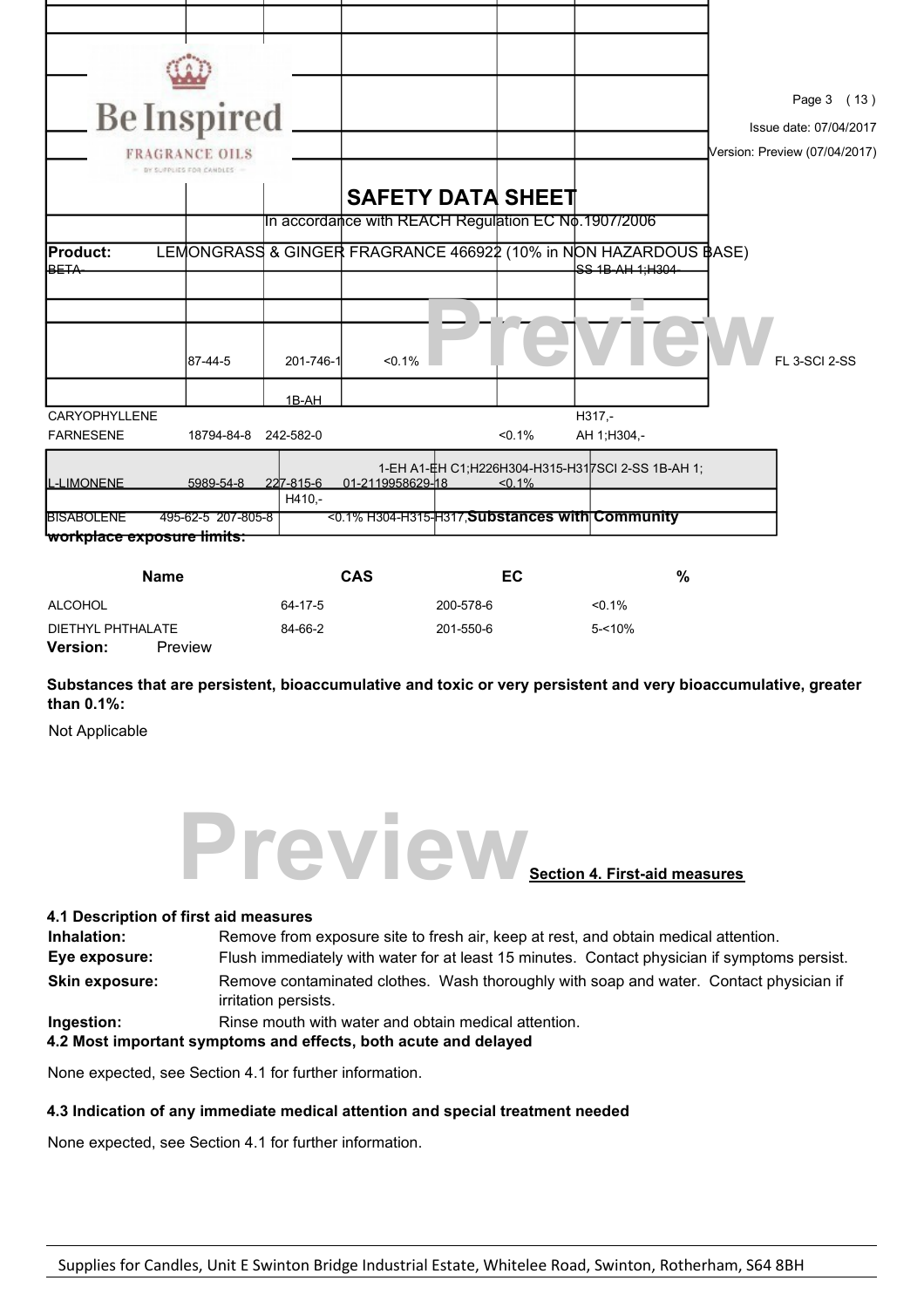

Page 4 ( 13 ) Issue date: 07/04/2017 Version: Preview (07/04/2017)

## **SAFETY DATA SHEET**

In accordance with REACH Regulation EC No.1907/2006

**Product:** LEMONGRASS & GINGER FRAGRANCE 466922 (10% in NON HAZARDOUS BASE) **SECTION 5: Firefighting measures** 

#### **5.1 Extinguishing media**

Suitable media: Carbon dioxide, Dry chemical, Foam.

#### **5.2 Special hazards arising from the substance or mixture**

In case of fire, may be liberated: Carbon monoxide, Unidentified organic compounds.

#### **5.3 Advice for fire fighters:**

In case of insufficient ventilation, wear suitable respiratory equipment.

# **Preview**<br>Section 6. Accidental release measures

#### **6.1 Personal precautions, protective equipment and emergency procedures:**

Avoid inhalation. Avoid contact with skin and eyes. See protective measures under Section 7 and 8.

#### **6.2 Environmental precautions:**

Keep away from drains, surface and ground water, and soil.

#### **6.3 Methods and material for containment and cleaning up:**

Remove ignition sources. Provide adequate ventilation. Avoid excessive inhalation of vapours. Contain spillage immediately by use of sand or inert powder. Dispose of according to local regulations.

**Version:** Preview

#### **6.4 Reference to other sections:**



#### **7.1 Precautions for safe handling:**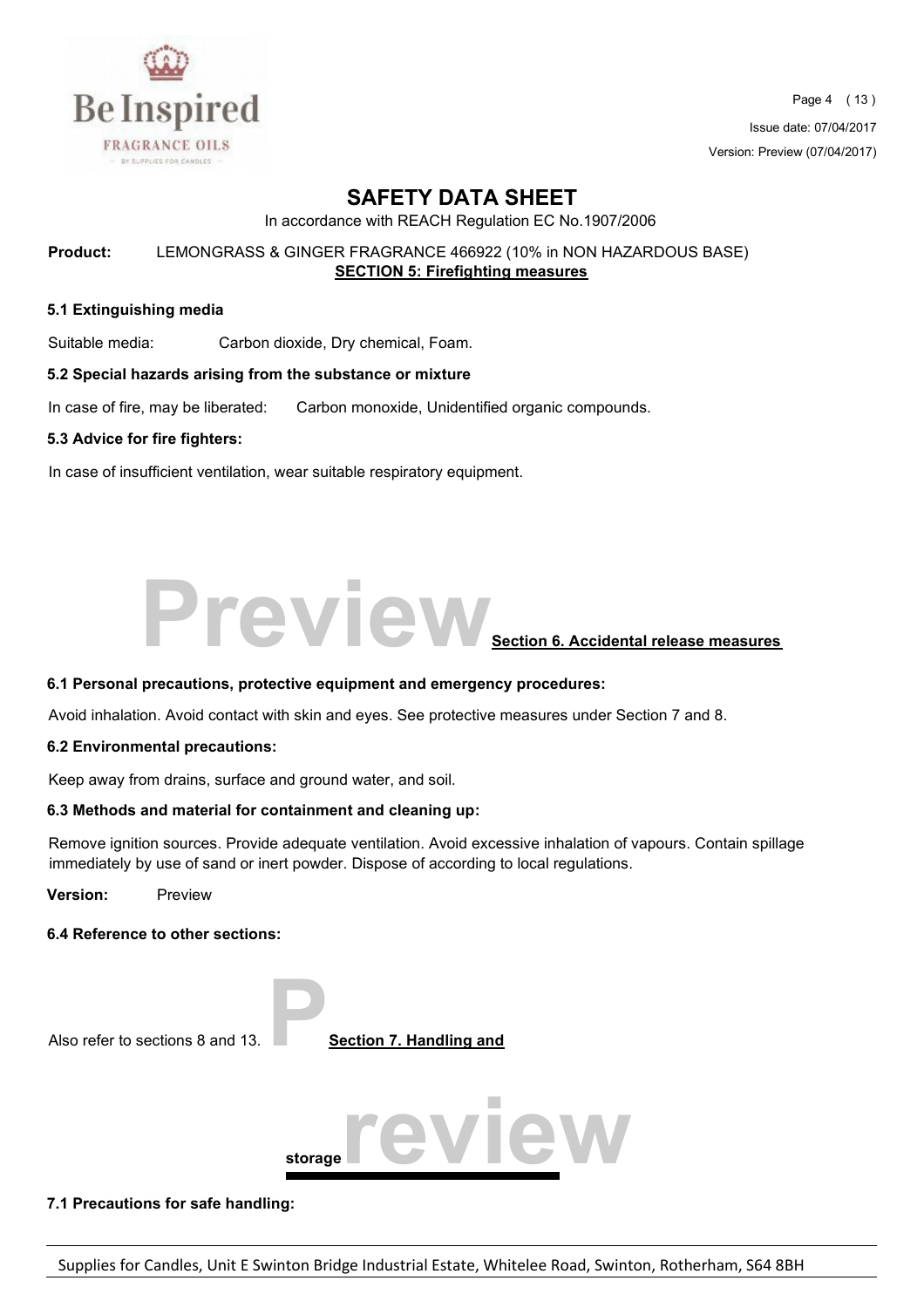

## **SAFETY DATA SHEET**

In accordance with REACH Regulation EC No.1907/2006

**Product:** LEMONGRASS & GINGER FRAGRANCE 466922 (10% in NON HAZARDOUS BASE) Keep away from heat, sparks, open flames and hot surfaces. - No smoking. Use personal protective equipment as required. Use in accordance with good manufacturing and industrial hygiene practices. Use in areas with adequate

#### **7.2 Conditions for safe storage, including any incompatibilities:**

ventilation Do not eat, drink or smoke when using this product.

Store in a well-ventilated place. Keep container tightly closed. Keep cool. Ground/bond container and receiving equipment. Use explosion-proof electrical, ventilating and lighting equipment. Use only non-sparking tools. Take precautionary measures against static discharge.

#### **7.3 Specific end use(s):**

Fragrances: Use in accordance with good manufacturing and industrial hygiene practices.

#### **Section 8. Exposure controls/personal protection**

#### **8.1 Control parameters**

Workplace exposure limits:

| Ingredient | <b>CAS</b> | EC                | <b>Description</b>                                 | Value |
|------------|------------|-------------------|----------------------------------------------------|-------|
|            |            |                   | Long-term exposure limit (8-hour                   | 1000  |
|            |            |                   | TWA) (ppm)                                         |       |
| ALCOHOL    | 64-17-5    | $ 200 - 578 - 6 $ | Long-term exposure limit (8-hour                   | 4920  |
|            |            |                   | TWA) (mg/m3)<br>Long-term exposure limit (8-hour 5 |       |
|            |            |                   | TWA) (mg/m3)                                       |       |
|            |            |                   |                                                    |       |
|            |            |                   |                                                    |       |
|            |            |                   | minute) (mg/m3)                                    |       |

DIETHYL PHTHALATE 84-66-2 201-550-6

Short-term exposure limit (15-

10

#### **8.2 Exposure Controls**

**Eye / Skin Protection**

Wear protective gloves/eye protection/face protection

**Respiratory Protection**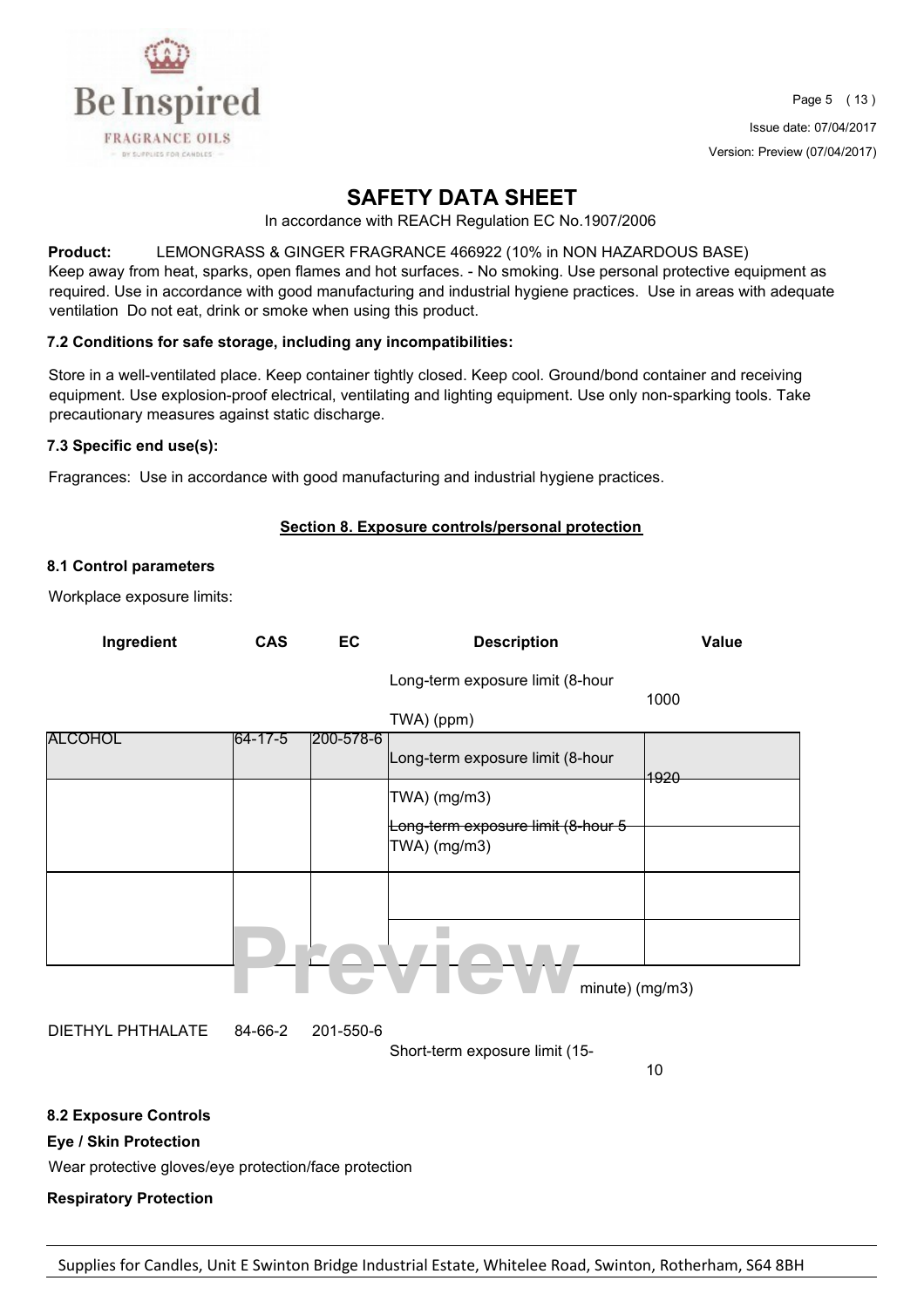

### **SAFETY DATA SHEET**

In accordance with REACH Regulation EC No.1907/2006

#### **Product:** LEMONGRASS & GINGER FRAGRANCE 466922 (10% in NON HAZARDOUS BASE)

Ensure adequate and ongoing ventilation is maintained in order to prevent build up of excessive vapour and to ensure occupational exposure limits are adhered to. If appropriate, and depending on your patterns and volumes of use, the following engineering controls may be required as additional protective measures: a) Isolate mixing rooms and other areas where this material is used or openly handled. Maintain these areas under negative air pressure relative to the rest of the plant. b) Employ the use of Personal protective equipment - an approved, properly fitted respirator with organic vapour cartridges or canisters and particulate filters. c) Use local exhaust ventilation around open tanks and **Version:** Preview

other open sources of potential exposures in order to avoid excessive inhalation, including places where this material is openly weighed or measured. In addition, use general dilution ventilation of the work area to eliminate or reduce possible worker exposures. d) Use closed systems for transferring and processing this



Also refer to Sections 2 and 7.

|                                                           | <b>Section 9. Physical and chemical properties</b> |  |  |  |
|-----------------------------------------------------------|----------------------------------------------------|--|--|--|
| 9.1 Information on basic physical and chemical properties |                                                    |  |  |  |
| Appearance:                                               | Not determined                                     |  |  |  |
| Odour:                                                    | Not determined                                     |  |  |  |
| <b>Odour threshold:</b>                                   | Not determined                                     |  |  |  |
| pH:                                                       | Not determined                                     |  |  |  |
| Melting point / freezing point:                           | Not determined                                     |  |  |  |
| Initial boiling point / range:                            | Not determined                                     |  |  |  |
| <b>Flash point:</b>                                       | Not determined                                     |  |  |  |
| <b>Evaporation rate:</b>                                  | Not determined                                     |  |  |  |
| Flammability (solid, gas):                                | Not determined                                     |  |  |  |
| <b>Upper/lower flammability or explosive limits:</b>      | Product does not present an explosion hazard       |  |  |  |
| Vapour pressure:                                          | Not determined                                     |  |  |  |
| <b>Vapour density:</b>                                    | Not determined                                     |  |  |  |
| <b>Relative density:</b>                                  | Not determined                                     |  |  |  |
| Solubility(ies):                                          | Not determined                                     |  |  |  |
| Partition coefficient: n-octanol/water:                   | Not determined                                     |  |  |  |
| Auto-ignition temperature:                                | Not determined                                     |  |  |  |
| <b>Decomposition temperature:</b>                         | Not determined                                     |  |  |  |
| <b>Viscosity:</b>                                         | Not determined                                     |  |  |  |
| <b>Explosive properties:</b>                              | Not expected                                       |  |  |  |
| <b>Oxidising properties:</b>                              | Not expected                                       |  |  |  |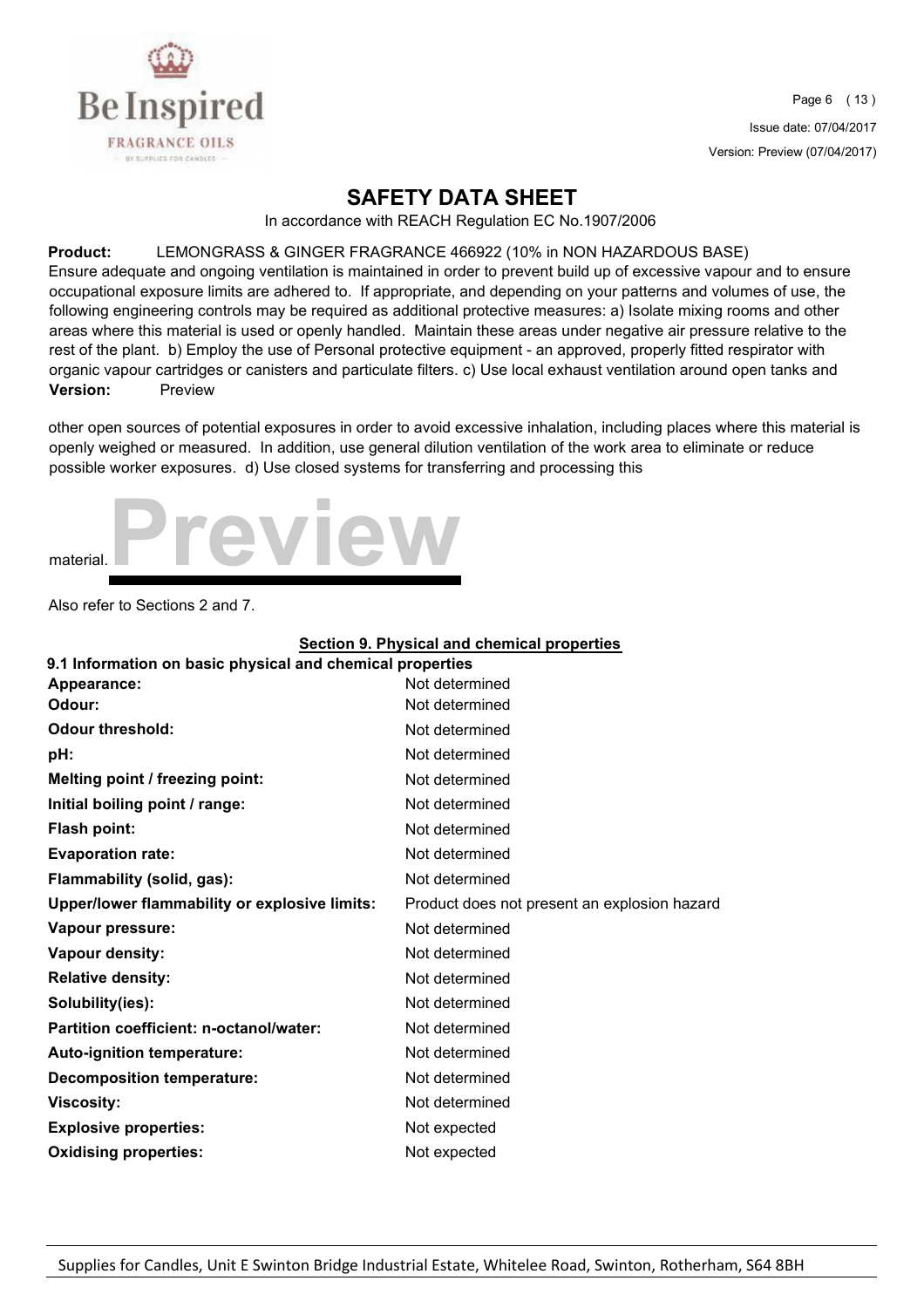

Page 7 ( 13 ) Issue date: 07/04/2017 Version: Preview (07/04/2017)

## **SAFETY DATA SHEET**

In accordance with REACH Regulation EC No.1907/2006

**Product:** LEMONGRASS & GINGER FRAGRANCE 466922 (10% in NON HAZARDOUS BASE)



**Section 10. Stability and reactivity** 

**10.1 Reactivity:**

Presents no significant reactivity hazard, by itself or in contact with water.

#### **10.2 Chemical stability:**

Good stability under normal storage conditions.

**Version:** Preview

#### **10.3 Possibility of hazardous reactions:**

Not expected under normal conditions of use.

**10.4 Conditions to avoid: Preview** 

Avoid extreme heat.

#### **10.5 Incompatible materials:**

Avoid contact with strong acids, alkalis or oxidising agents.

#### **10.6 Hazardous decomposition products:**

Not expected.

#### **Section 11. Toxicological information**

#### **11.1 Information on toxicological effects**

This mixture has not been tested as a whole for health effects. The health effects have been calculated using the methods outlined in Regulation (EC) No 1272/2008 (CLP).

This material does not meet the criteria for classification for health hazards under Regulation (EC) No 1272/2008.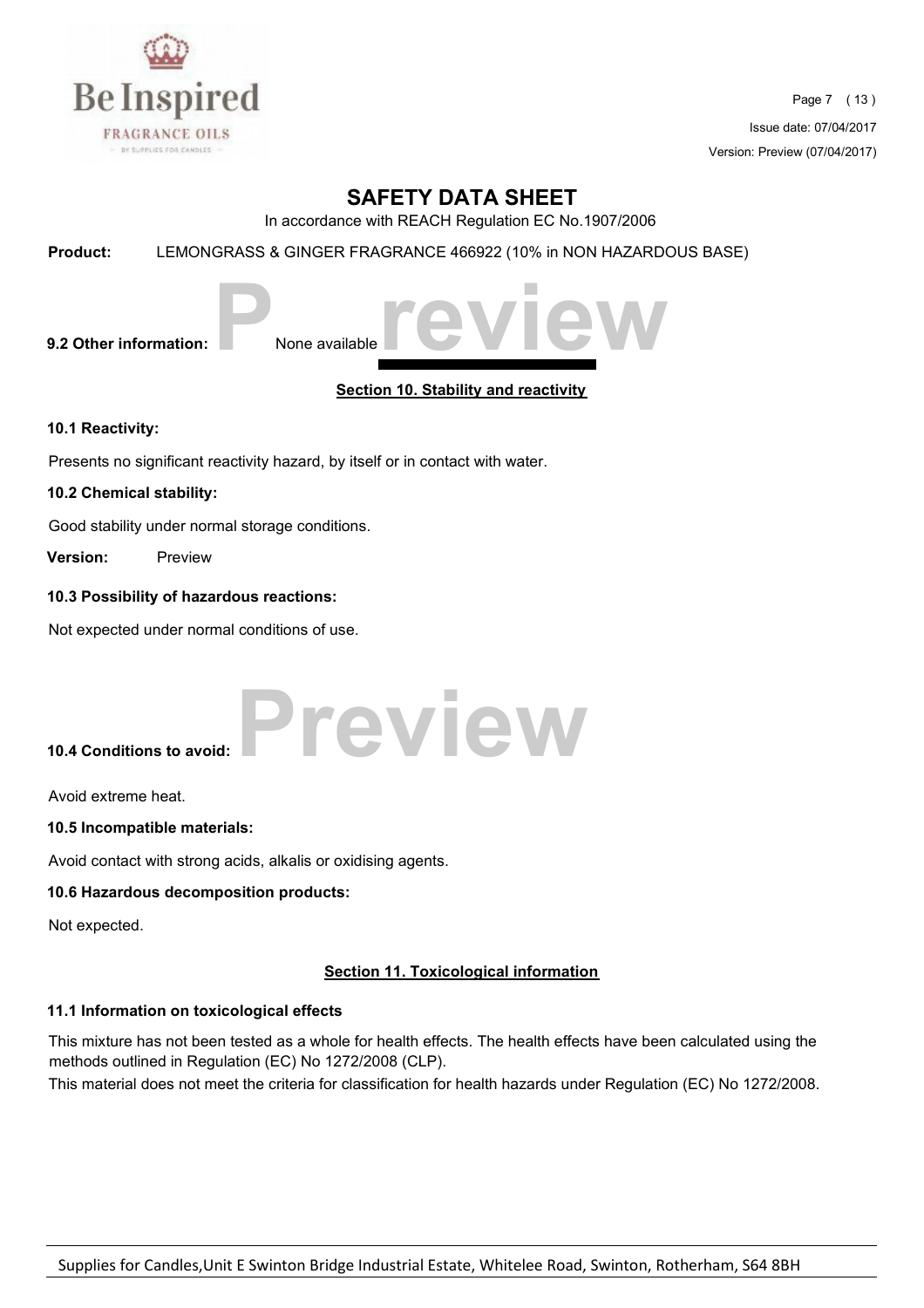| <b>Acute Toxicity:</b>                                                   |       | Based on available data the classification criteria are not met.                                                                                                                                                                   |                    |
|--------------------------------------------------------------------------|-------|------------------------------------------------------------------------------------------------------------------------------------------------------------------------------------------------------------------------------------|--------------------|
| A                                                                        |       | Not Applicable                                                                                                                                                                                                                     |                    |
|                                                                          |       | Not Applicable                                                                                                                                                                                                                     |                    |
| A<br>S                                                                   |       | Not Available                                                                                                                                                                                                                      |                    |
| <b>Be Inspired</b>                                                       |       | Based on available data the classification criteria are not met.                                                                                                                                                                   | Page 8 (13)        |
| S<br>RAGRANCE OILS                                                       | Ŧ.    | Based on available data the classification criteria are not metssue date: 07/04/2017                                                                                                                                               |                    |
| R<br>BY SUPPLIES FOR CANDLES                                             | tion: | Based on available data the classification criteria are not met Preview (07/04/2017)                                                                                                                                               |                    |
| Germ cell mutagenicity:                                                  |       | Based on available data the classification criteria are not met.                                                                                                                                                                   |                    |
| Carcinogenicity:                                                         |       | <b>SEXT ETTY TO AFT A COLLECT FOR THE EXT</b> fication criteria are not met.                                                                                                                                                       |                    |
| <b>Reproductive toxicity:</b>                                            |       | In accordane esten or excilate data the elessification project are not met.                                                                                                                                                        |                    |
|                                                                          |       | STOT-single exposure: Eased on available data the classification criteria are not met.<br>SfO++Fepeated exposure: Based on available data the classification Priteria alternation of the Stock and a se<br>SfO++Fepeated exposure: |                    |
| hazard: Based on available data the classification criteria are not met. |       |                                                                                                                                                                                                                                    | <b>Information</b> |
|                                                                          |       |                                                                                                                                                                                                                                    | about              |
| hazardous ingredients in the mixture                                     |       | Preview                                                                                                                                                                                                                            |                    |
| Not Applicable                                                           |       |                                                                                                                                                                                                                                    |                    |
| Refer to Sections 2 and 3 for additional information.                    |       |                                                                                                                                                                                                                                    |                    |
|                                                                          |       | <b>Section 12. Ecological information</b>                                                                                                                                                                                          |                    |
| 12.1 Toxicity:                                                           |       |                                                                                                                                                                                                                                    |                    |
| Harmful to aquatic life with long lasting effects.                       |       |                                                                                                                                                                                                                                    |                    |
| <b>Version:</b><br>Preview                                               |       |                                                                                                                                                                                                                                    |                    |
| 12.2 Persistence and degradability:                                      |       |                                                                                                                                                                                                                                    |                    |
| Not readily biodegradeable :                                             |       | 0.1991%                                                                                                                                                                                                                            |                    |
| Test data unavailable :                                                  |       | Preview                                                                                                                                                                                                                            |                    |
| Inherently biodegradeable :                                              |       | 0.0003 %                                                                                                                                                                                                                           |                    |
| Readily biodegradeable :                                                 |       | 3.6697 %                                                                                                                                                                                                                           |                    |
| 12.3 Bioaccumulative potential:                                          |       | Not available 12.4                                                                                                                                                                                                                 |                    |
| <b>Mobility in soil:</b><br>Not available                                |       |                                                                                                                                                                                                                                    |                    |
| 12.5 Results of PBT and vPvB assessment:                                 |       |                                                                                                                                                                                                                                    |                    |
|                                                                          |       | This substance does not meet the PBT/vPvB criteria of REACH, annex XIII.                                                                                                                                                           |                    |
| 12.6 Other adverse effects:                                              |       | Not available                                                                                                                                                                                                                      |                    |
|                                                                          |       | <b>Section 13. Disposal considerations</b>                                                                                                                                                                                         |                    |

**13.1 Waste treatment methods:**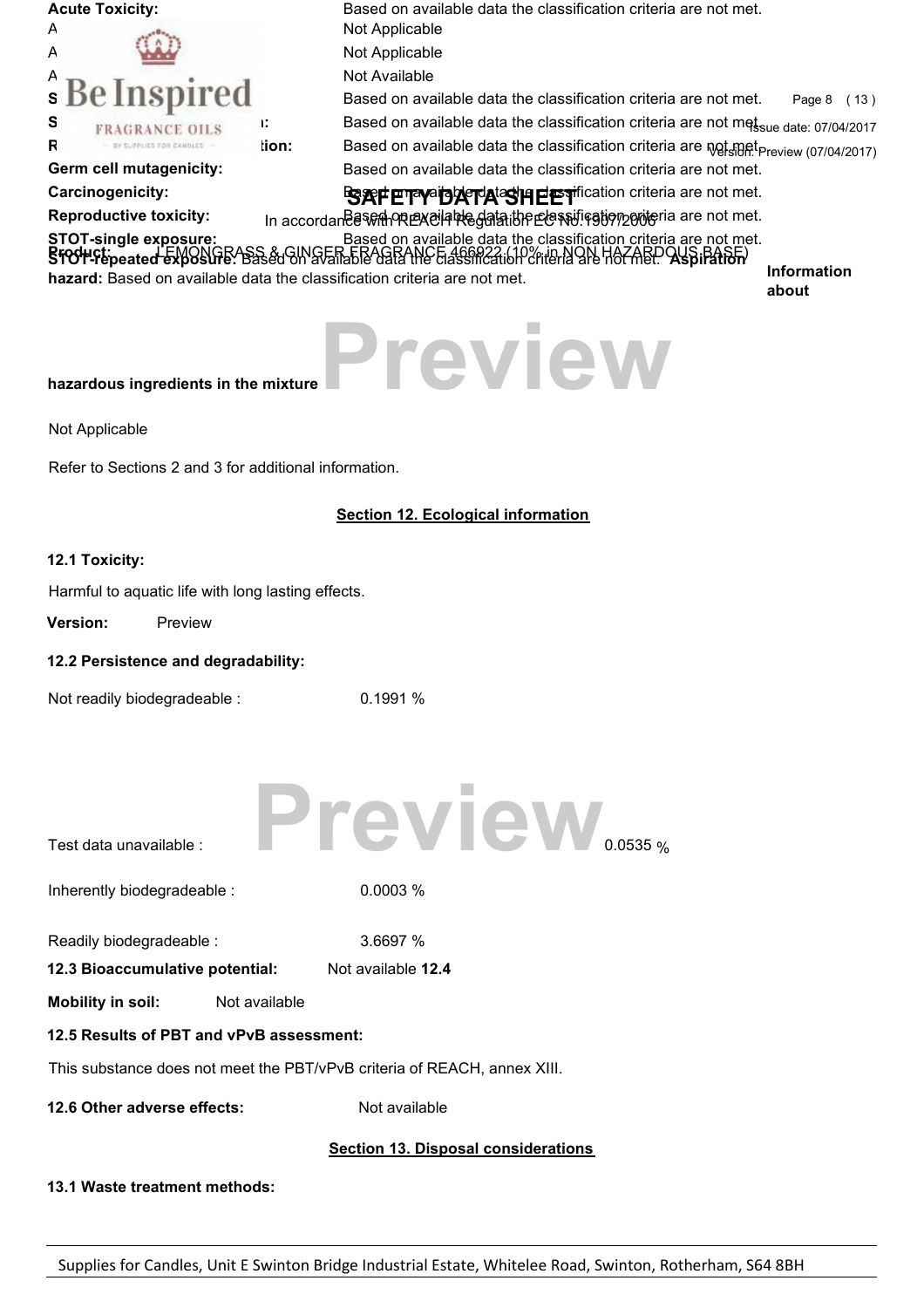

Page 9 ( 13 ) Issue date: 07/04/2017 Version: Preview (07/04/2017)

## **SAFETY DATA SHEET**

In accordance with REACH Regulation EC No.1907/2006

**Product:** LEMONGRASS & GINGER FRAGRANCE 466922 (10% in NON HAZARDOUS BASE) Dispose of in accordance with local regulations. Avoid disposing into drainage systems and into the environment. Empty containers should be taken to an approved waste handling site for recycling or disposal.

#### **Section 14. Transport information**

| 14.1 UN number:                    | Not classified                                                               |
|------------------------------------|------------------------------------------------------------------------------|
| 14.2 UN Proper Shipping Name:      | Not classified                                                               |
| 14.3 Transport hazard class(es):   | Not classified                                                               |
| <b>Sub Risk:</b>                   | Not classified                                                               |
| 14.4. Packing Group:               | Not classified                                                               |
| <b>14.5 Environmental hazards:</b> | Not environmentally hazardous for transport                                  |
| 14.6 Special precautions for user: | None additional                                                              |
|                                    | 117 Tushanawi in bulkaasayding ta Annay II of MADDOL 79/70 and the IDC Cader |

**14.7 Transport in bulk according to Annex II of MARPOL73/78 and the IBC Code:** 



Not classified

**information**

#### **15.1 Safety, health and environmental regulations/legislation specific for the substance or mixture**

None additional

#### **15.2 Chemical Safety Assessment**

A Chemical Safety Assessment has not been carried out for this product.

#### **Section 16. Other information**

**Concentration % Limits:** EH C3=30.95%

**Version:** Preview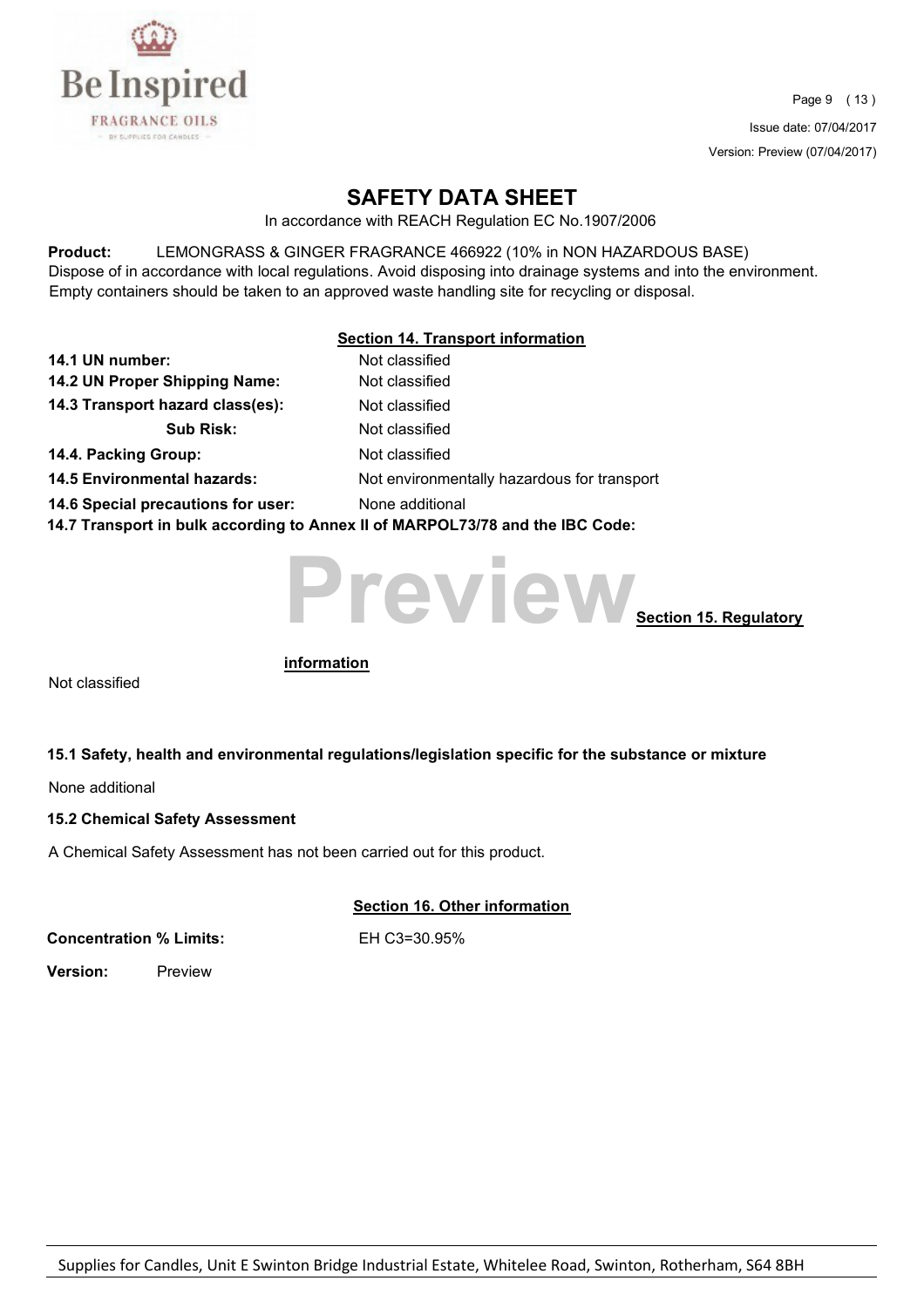

Page 10 ( 13 ) Issue date: 07/04/2017 Version: Preview (07/04/2017)

٦

## **SAFETY DATA SHEET**

In accordance with REACH Regulation EC No.1907/2006

**Product:** LEMONGRASS & GINGER FRAGRANCE 466922 (10% in NON HAZARDOUS BASE)<br> **Netal Frances:** EH C3=3.23 Notal Finactional Values:

Key to revisions:

 $\overline{\phantom{a}}$ 



| <b>Abbreviation</b> | <b>Meaning</b>                                                                                                                      |
|---------------------|-------------------------------------------------------------------------------------------------------------------------------------|
| AH <sub>1</sub>     | Aspiration Hazard Category 1                                                                                                        |
| EDI <sub>2</sub>    | Eye Damage / Irritation Category 2                                                                                                  |
| EH A1               | Hazardous to the Aquatic Environment - Acute Hazard Category 1                                                                      |
| EH <sub>C1</sub>    | Hazardous to the Aquatic Environment - Long-term Hazard Category 1                                                                  |
| EH <sub>C2</sub>    | Hazardous to the Aquatic Environment - Long-term Hazard Category 2                                                                  |
| FL <sub>3</sub>     | Flammable Liquid, Hazard Category 3                                                                                                 |
| H226                | Flammable liquid and vapour.                                                                                                        |
| H304                | May be fatal if swallowed and enters airways.                                                                                       |
| H315                | Causes skin irritation.                                                                                                             |
| H317                | May cause an allergic skin reaction.                                                                                                |
| H319                | Causes serious eye irritation.                                                                                                      |
| H410                | Very toxic to aquatic life with long lasting effects.                                                                               |
| H411                | Toxic to aquatic life with long lasting effects.                                                                                    |
| P210                | Keep away from heat, sparks, open flames and hot surfaces. - No smoking.                                                            |
| P233                | Keep container tightly closed.                                                                                                      |
| P240                | Ground/bond container and receiving equipment.                                                                                      |
| P241                | Use explosion-proof electrical, ventilating and lighting equipment.                                                                 |
| P242                | Use only non-sparking tools.                                                                                                        |
| P243                | Take precautionary measures against static discharge.                                                                               |
| P261                | Avoid breathing vapour or dust.                                                                                                     |
| P264                | Wash hands and other contacted skin thoroughly after handling.                                                                      |
| P272                | Contaminated work clothing should not be allowed out of the workplace.                                                              |
| P273                | Avoid release to the environment.                                                                                                   |
| P280                | Wear protective gloves/eye protection/face protection.                                                                              |
| P301/310            | IF SWALLOWED: Immediately call a POISON CENTER or doctor/physician.                                                                 |
| P302/352            | IF ON SKIN: Wash with plenty of soap and water.                                                                                     |
| P303/361/353        | IF ON SKIN (or hair): Remove/take off immediately all contaminated clothing. Rinse skin with water/shower.                          |
| P305/351/338        | IF IN EYES: Rinse cautiously with water for several minutes. Remove contact lenses, if present and easy to<br>do. Continue rinsing. |
| P331                | Do not induce vomiting.                                                                                                             |
| P332/313            | If skin irritation occurs: Get medical advice/attention.                                                                            |
| P333/313            | If skin irritation or rash occurs: Get medical advice/attention.                                                                    |
| P337/313            | If eye irritation persists: Get medical advice/attention.                                                                           |
| P362                | Take off contaminated clothing and wash before reuse.                                                                               |
| P363                | Wash contaminated clothing before reuse.                                                                                            |
| P370/378            | In case of fire: Use carbon dioxide, dry chemical, foam for extinction.                                                             |

Supplies for Candles, Unit E Swinton Bridge Industrial Estate, Whitelee Road, Swinton, Rotherham, S64 8BH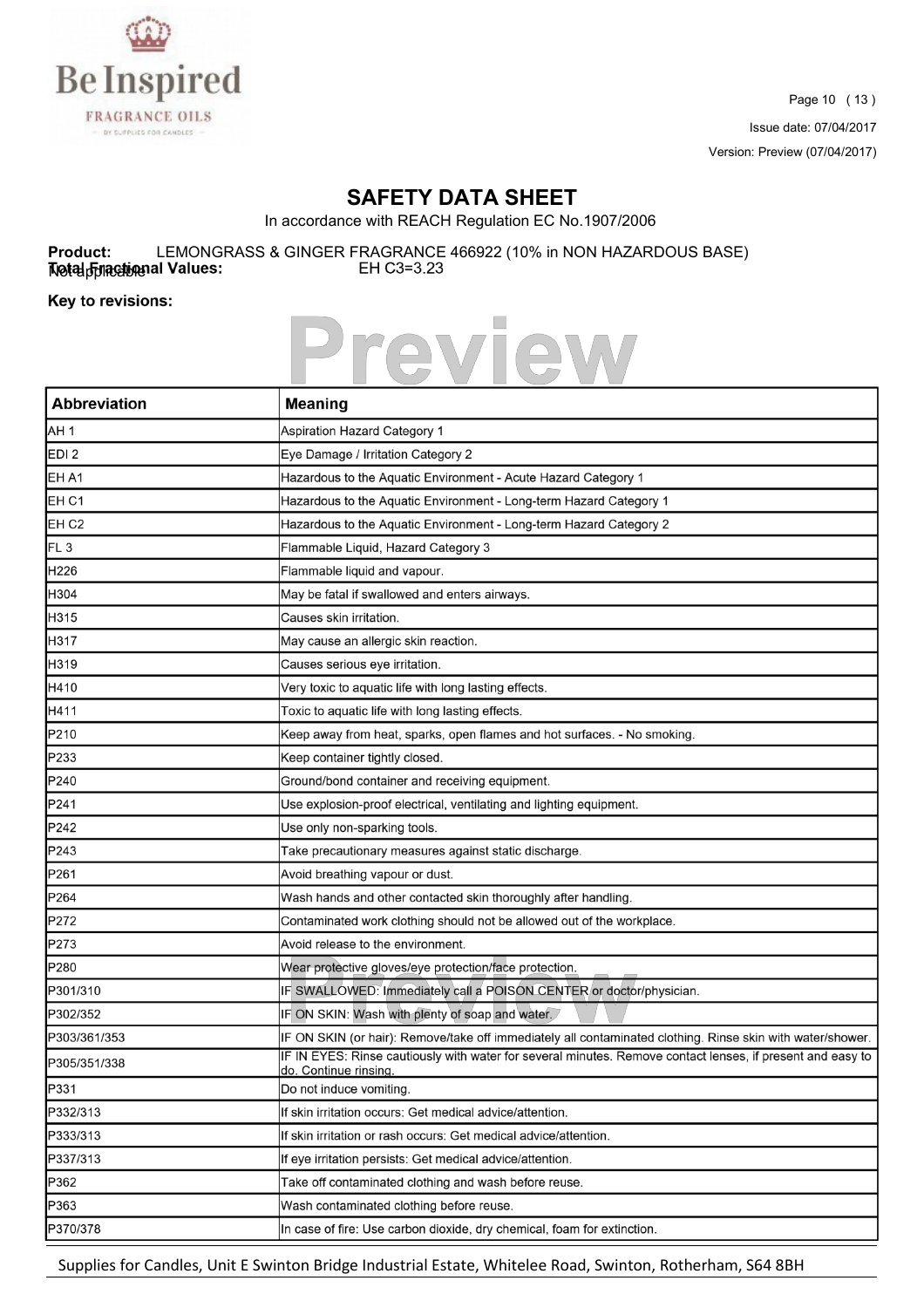

Page 11 ( 13 ) Issue date: 07/04/2017 Version: Preview (07/04/2017)

## **SAFETY DATA SHEET**

In accordance with REACH Regulation EC No.1907/2006

**Product:** LEMONGRASS & GINGER FRAGRANCE 466922 (10% in NON HAZARDOUS BASE) **Key to abbreviations:**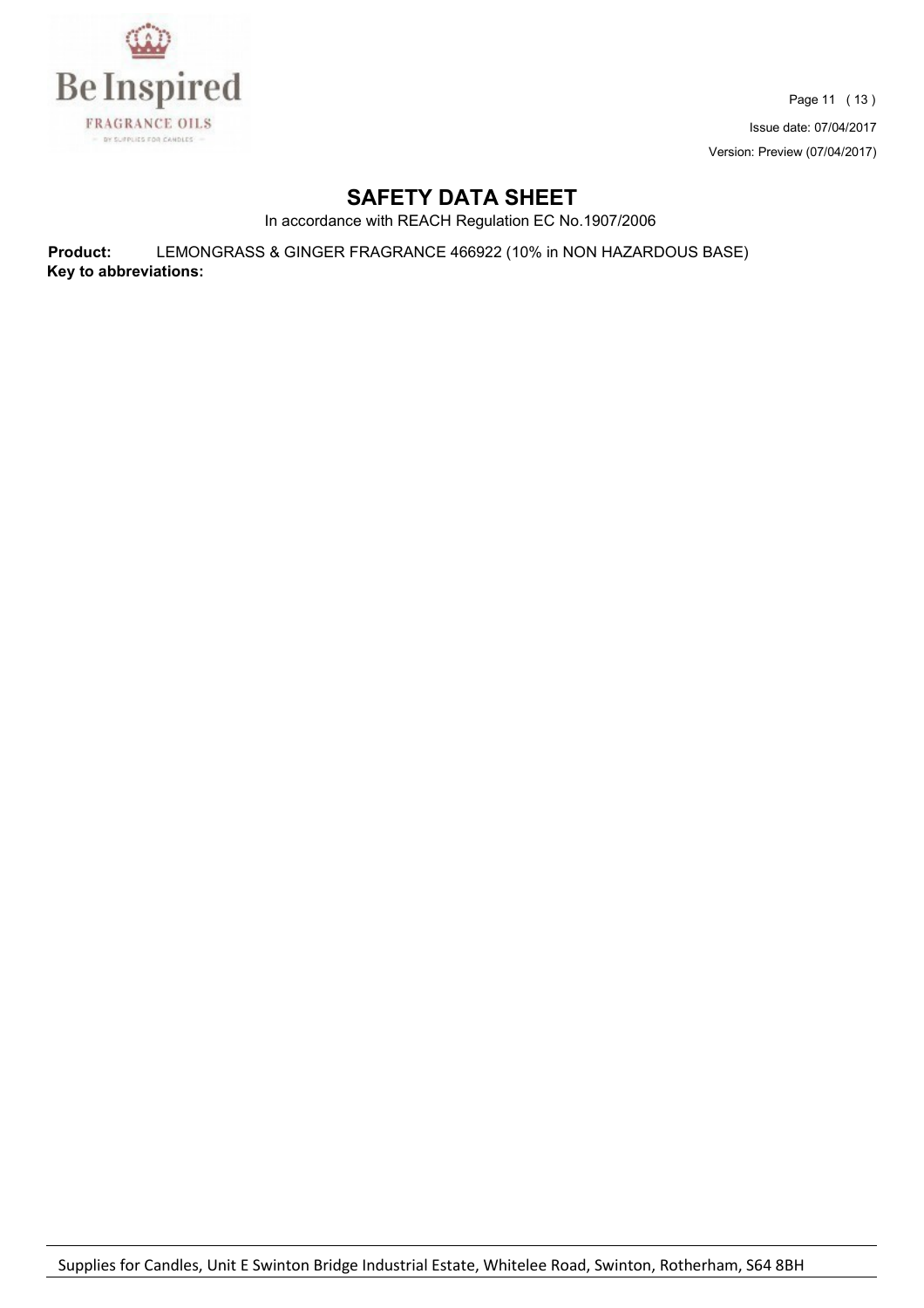

## **SAFETY DATA SHEET**

In accordance with REACH Regulation EC No.1907/2006

| <b>Product:</b> | LEMONGRASS & GINGER FRAGRANCE 466922 (10% in NON HAZARDOUS BASE) |
|-----------------|------------------------------------------------------------------|
| <b>Version:</b> | Preview                                                          |

| P391             | Collect spillage.                                                                              |
|------------------|------------------------------------------------------------------------------------------------|
| P403/235         | Store in a well-ventilated place. Keep cool.                                                   |
|                  |                                                                                                |
|                  |                                                                                                |
|                  |                                                                                                |
|                  |                                                                                                |
| P405             | Store Idcked up.                                                                               |
| P <sub>501</sub> | Dispose of contents/container to approved disposal site, in accordance with local regulations. |
| SCI <sub>2</sub> | Skin Corrosion / Irritation Category 2                                                         |

SS 1B Sensitization - Skin Category 1B

The information in this safety data sheet is to the best of our knowledge true and accurate but all data, instructions, recommendations and/or suggestions are made without guarantee.